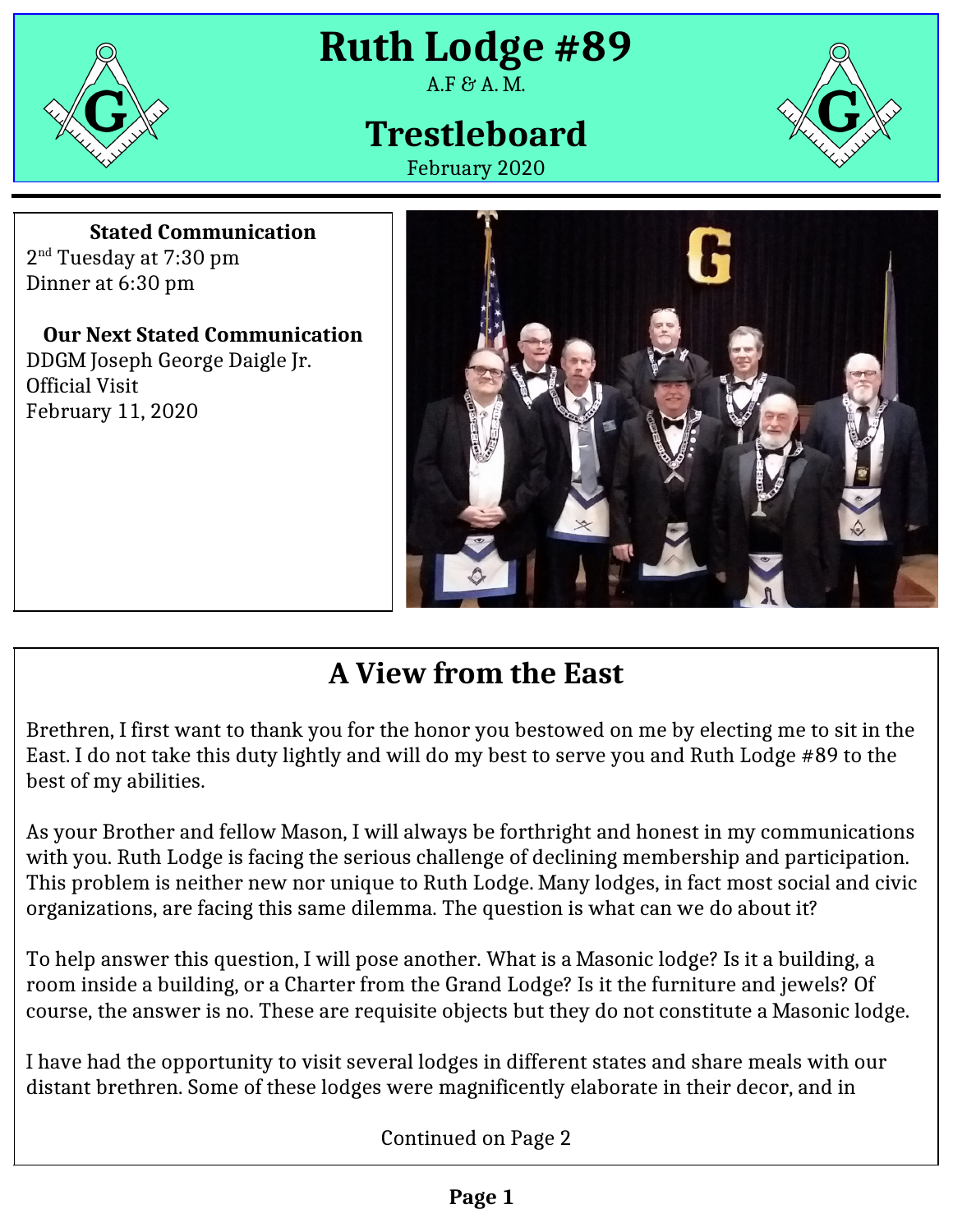### **A View from the East**

Continued from Page 1

contrast, others very modest and humble. Some meals were full course and others were a simple hot dog and plate of beans.

What made each of these nights memorable was not where and what was served. It was the company and fellowship of the Brothers I shared it with. The same can be said of Ruth Lodge's Stated Communications and work nights. That is what truly makes a Masonic lodge. It is the active participation of the brethren.

Our stated communications are so much more than a routine meeting to conduct the business of the lodge. Our work nights are more than well practiced ritual to confer a degree. Amidst the concerns and employments of the outside world, these nights allow us to reaffirm, unite, and cement our common bonds of friendship, morality, and brotherly love. I cannot stress the importance that when a candidate receives light in Masonry, he also beholds his many brethren there to support and assist him on his journey. These are the principals that make us Masons and make our lodge.

It is my sincere hope that this year, 2020, is the year the brethren of Ruth Lodge reaffirm their commitment to the principals of Freemasonry, to our lodge, and to their Brothers. Your participation in the activities of Ruth Lodge #89 is vital to her continued success. May you affirm to keep her needs within the length of your cable tow.

Fraternally, Jim Arab W.M.

### **A View from the South**

It is my pleasure that I am able to help our lodge again and provide a meal for my good Brothers. It is my desire to have more brethren come to enjoy a meal and to come out and enjoy our fellowship. Please check your cable tow. Let me know if you can come to our Stated dinner. I do enjoy cooking in our wonderful kitchen at our temple.

Fraternally, Gary Gouge, J.W. (PWM)